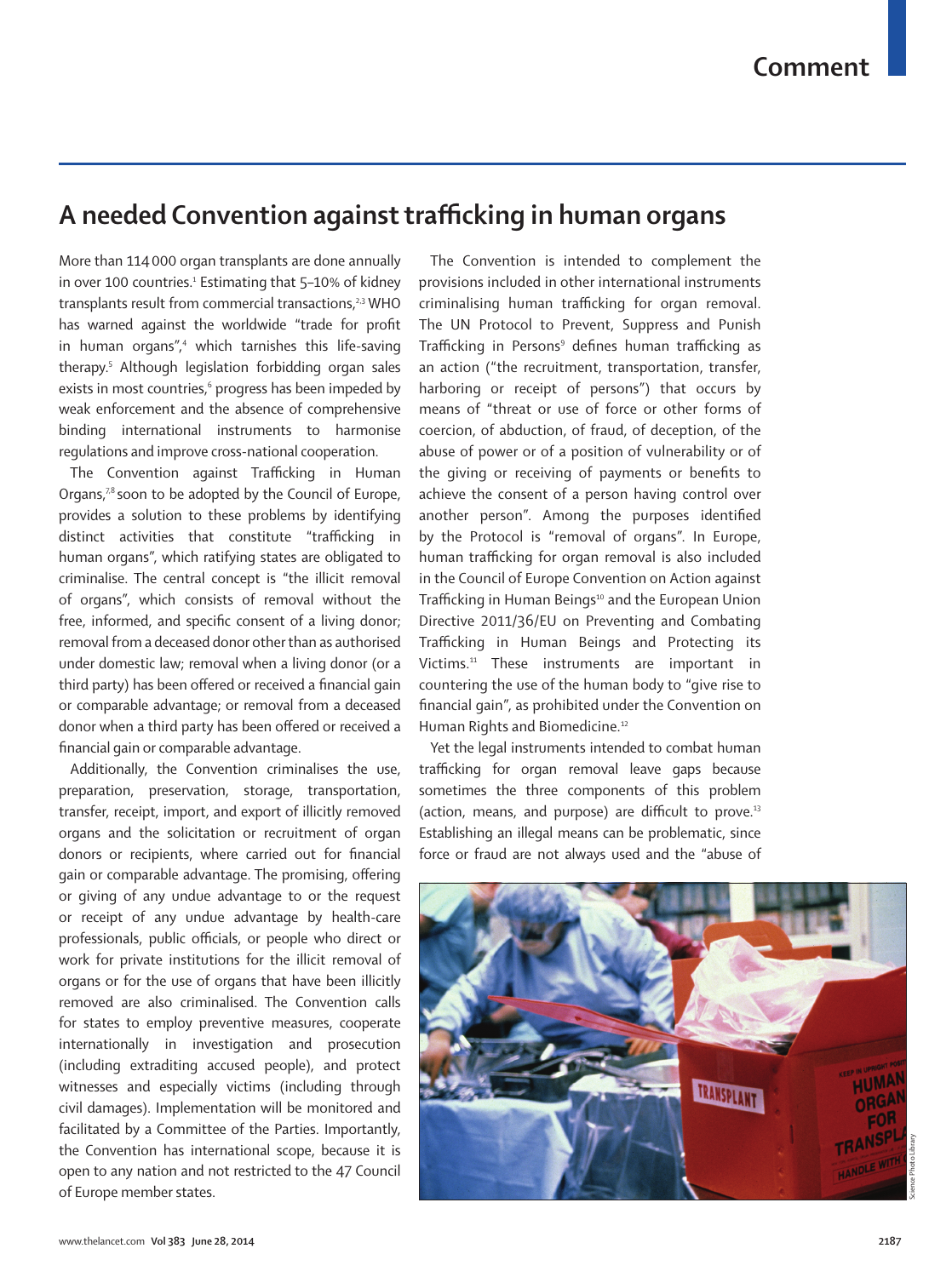a position of vulnerability" is somewhat ill defined. Likewise, when sellers take the initiative, by contacting potential recipients or intermediaries, prosecutors can struggle to show that the person has been trafficked, even if the seller was driven to act by poverty or other desperate needs. Moreover, human trafficking for organ removal does not encompass commercial transactions involving organs from deceased persons, nor the diversion of properly obtained organs for illicit use by physicians providing transplant services to patients who do not qualify to receive them within national programmes or at facilities that serve so-called transplant tourists.

The new Convention fills these gaps. It provides an explicit basis for prosecution of brokers, even if the means they use do not amount to human trafficking. It criminalises both corrupt officials who abuse their position within the organ donation system, and health-care professionals and others who remove, transfer, or use an organ if they know that the donor has not given valid consent or was offered payment. Physicians are likewise liable under the Convention for removing organs from deceased donors knowing that no valid authorisation was obtained or that payment was offered to obtain permission from the family. Under the new Convention, states can choose not to prosecute recipients who have purchased an organ, although recipients would be liable under instruments regarding human trafficking for organ removal if they knew that the organ came from a victim of human trafficking. People who sell an organ under circumstances of human trafficking for organ removal are entitled to protection as victims. If human trafficking is not involved, states can choose to prosecute sellers under the Convention.

In conclusion, the Convention will be a seminal international legal instrument that for the first time reaches illicit transplant practices that currently escape prosecution. By complementing each other, this Convention on trafficking of human organs and the instruments on human trafficking for organ removal provide a comprehensive legal framework to prevent and combat transplant activities that violate basic human rights. The worldwide problem of organ trafficking can only be addressed through concerted action at global level. Therefore, we urge all countries to quickly become Parties to the Convention.

*\*Marta López-Fraga, Beatriz Domínguez-Gil, Alexander M Capron, Kristof Van Assche, Dominique Martin, Emanuele Cozzi, Francis L Delmonico*

European Committee on Organ Transplantation, European Directorate for the Quality of Medicines & HealthCare, Council of Europe, F-67081 Strasbourg, France (ML-F); Medical Department, Organización Nacional de Trasplantes, Madrid, Spain (BD-G); Pacific Center for Health Policy and Ethics, University of Southern California, Los Angeles, CA, USA (AMC); Research Group on Law, Science, Technology and Society, Vrije Universiteit Brussel, Brussels, Belgium (KVA); Centre for Health and Society, School of Population and Global Health, University of Melbourne, Melbourne, VA, Australia (DM); Centro Nazionale Trapianti, Istituto Superiore di Sanità, Rome, Italy (EC); Transplant Immunology Unit, Padua University Hospital, Padua, Italy (EC); The Transplantation Society, Montreal, QC, Canada (FLD); Advisory for Human Transplantation, World Health Organization, Geneva, Switzerland (FLD); Harvard Medical School, Massachusetts General Hospital, Boston, MA, USA (FLD); and New England Organ Bank, Waltham, MA, USA (FLD) marta.fraga@edqm.eu

ML-F is a Scientific Officer at the Council of Europe. All other authors declare no competing interests.

© 2014. World Health Organization. Published by Elsevier Ltd/Inc/BV. All rights reserved

- Global Observatory on Organ Donation and Transplantation. Data reports, 2012 data. http://www.transplant-observatory.org/Pages/Data-Reports.aspx (accessed May 7, 2014).
- 2 Shimazono Y. The state of the international organ trade: a provisional picture based on integration of available information. *Bull World Health Organ* 2007; **85:** 955–62.
- 3 Budiani-Saberi DA, Delmonico FL. Organ trafficking and transplant tourism: a commentary on the global realities. *Am J Transplant* 2008; **8:** 925–29.
- WHO. Development of guiding principles for human organ transplants. May 15, 1987. http://www.who.int/transplantation/en/WHA40.13.pdf (accessed May 7, 2014).
- 5 Danovitch GM. The high cost of organ transplant commercialism. *Kidney Int* 2013; **85:** 248–50.
- 6 Global Observatory on Organ Donation and Transplantation. Global distribution of countries with legal frameworks for organ donation and/or transplantation. December, 2012. http://www.transplant-observatory.org/ Pages/Organs-Legislation.aspx (accessed May 7, 2014).
- 7 European Committee on Crime Problems. Draft Council of Europe Convention against Trafficking in Human Organs. May, 2014. http:// www.coe.int/t/dghl/standardsetting/cdpc/CDPC%20documents/ CDPC%20(2012)%2021%20-%20e%20-%20Draft%20Convention%20 against%20Trafficking%20in%20Human%20Organs.pdf (accessed May 7, 2014).
- 8 European Committee on Crime Problems. Draft explanatory report to the draft Council of Europe Convention against Trafficking in Human Organs. http://www.coe.int/t/DGHL/STANDARDSETTING/CDPC/CDPC%20 documents/CDPC%20(2013)%205%20-%20e%20-%20Draft%20 Explanatory%20Report%20to%20the%20draft%20Convention%20 against%20Trafficking%20in%20Human%20Organs\_Rev\_2.pdf (accessed May 7, 2014).
- UN Office on Drugs and Crime. Protocol to Prevent, Suppress and Punish Trafficking in Persons, Especially Women and Children, supplementing the United Nations Convention against Transnational Organized Crime. Nov 15, 2000. http://www.unodc.org/unodc/en/treaties/CTOC/ (accessed May 7, 2014).
- 10 Council of Europe. Council of Europe Convention on Action against Trafficking in Human Beings. May 16, 2005. http://conventions.coe.int/ Treaty/en/Treaties/Html/197.htm (accessed May 7, 2014).